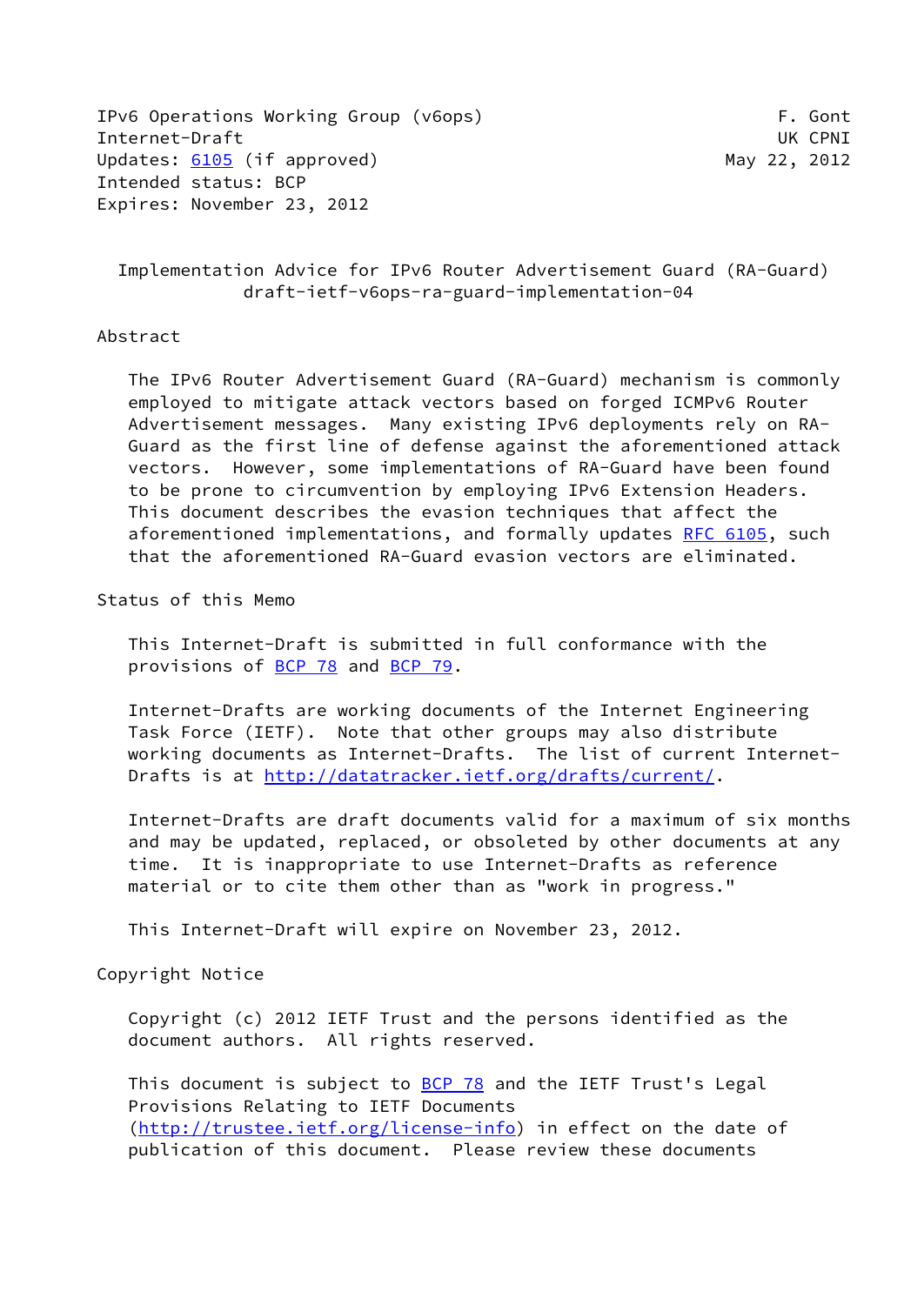| Internet-Draft | RA-Guard Implementation Advice | May 2012 |
|----------------|--------------------------------|----------|
|----------------|--------------------------------|----------|

 carefully, as they describe your rights and restrictions with respect to this document. Code Components extracted from this document must include Simplified BSD License text as described in Section 4.e of the Trust Legal Provisions and are provided without warranty as described in the Simplified BSD License.

### Table of Contents

| Evasion techniques for some Router Advertisement Guard (RA<br>2.                              |  |  |  |
|-----------------------------------------------------------------------------------------------|--|--|--|
|                                                                                               |  |  |  |
| 2.1. Attack Vector based on IPv6 Extension Headers 4                                          |  |  |  |
| 2.2. Attack vector based on IPv6 fragmentation $\frac{4}{5}$                                  |  |  |  |
| RA-Guard implementation advice $\cdots$ 8<br>3.                                               |  |  |  |
| 4.                                                                                            |  |  |  |
| 5.                                                                                            |  |  |  |
| Security Considerations $\ldots \ldots \ldots \ldots \ldots \ldots \ldots \frac{13}{2}$<br>6. |  |  |  |
| 7.                                                                                            |  |  |  |
| 8.                                                                                            |  |  |  |
| 8.1. Normative References 15                                                                  |  |  |  |
| 8.2. Informative References 15                                                                |  |  |  |
| Appendix A. Assessment tools 17                                                               |  |  |  |
| Appendix B. Advice and guidance to vendors $\ldots$ 18                                        |  |  |  |
|                                                                                               |  |  |  |
|                                                                                               |  |  |  |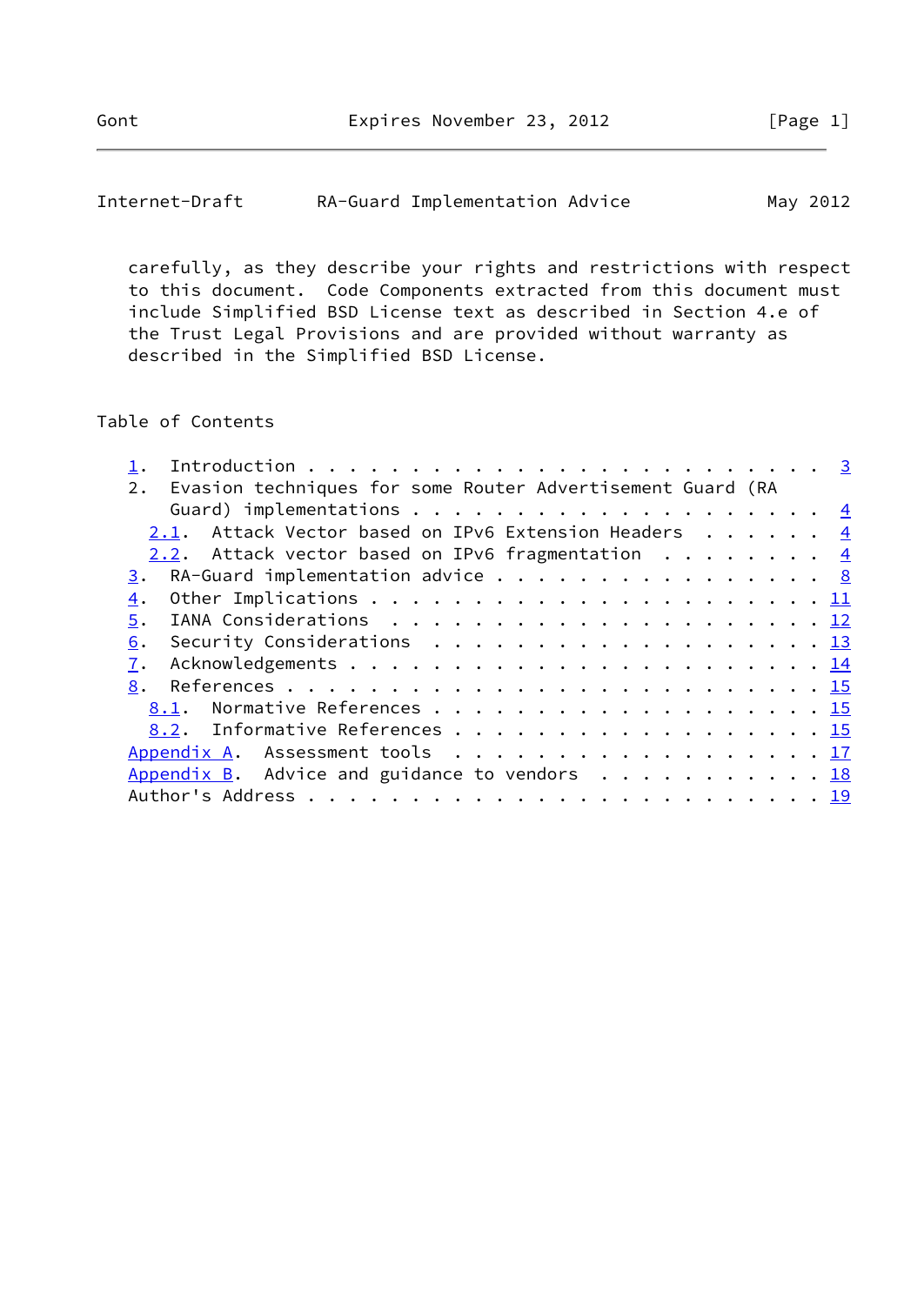Gont Expires November 23, 2012 [Page 2]

<span id="page-2-1"></span>Internet-Draft RA-Guard Implementation Advice May 2012

### <span id="page-2-0"></span>[1](#page-2-0). Introduction

 IPv6 Router Advertisement Guard (RA-Guard) is a mitigation technique for attack vectors based on ICMPv6 Router Advertisement messages. [\[RFC6104](https://datatracker.ietf.org/doc/pdf/rfc6104)] describes the problem statement of "Rogue IPv6 Router Advertisements", and [\[RFC6105](https://datatracker.ietf.org/doc/pdf/rfc6105)] specifies the "IPv6 Router Advertisement Guard" functionality.

 The concept behind RA-Guard is that a layer-2 device filters ICMPv6 Router Advertisement messages, according to a number of different criteria. The most basic filtering criterion is that Router Advertisement messages are discarded by the layer-2 device unless they are received on a specified port of the layer-2 device. Clearly, the effectiveness of the RA Guard mitigation relies on the ability of the layer-2 device to identify ICMPv6 Router Advertisement messages.

 Some popular RA-Guard implementations have been found to be easy to circumvent by employing IPv6 extension headers [\[CPNI-IPv6](#page-17-0)]. This document describes such evasion techniques, and provides advice to RA-Guard implementers such that the aforementioned evasion vectors can be eliminated.

 It should be noted that the aforementioned techniques could also be exploited to evade network monitoring tools such as [NDPMon](#page-17-1) [NDPMon], ramond [\[ramond](#page-17-2)], and rafixd [\[rafixd](#page-17-3)], and could probably be exploited to perform stealth DHCPv6 attacks.

 The key words "MUST", "MUST NOT", "REQUIRED", "SHALL", "SHALL NOT", "SHOULD", "SHOULD NOT", "RECOMMENDED", "MAY", and "OPTIONAL" in this document are to be interpreted as described in [RFC 2119 \[RFC2119](https://datatracker.ietf.org/doc/pdf/rfc2119)].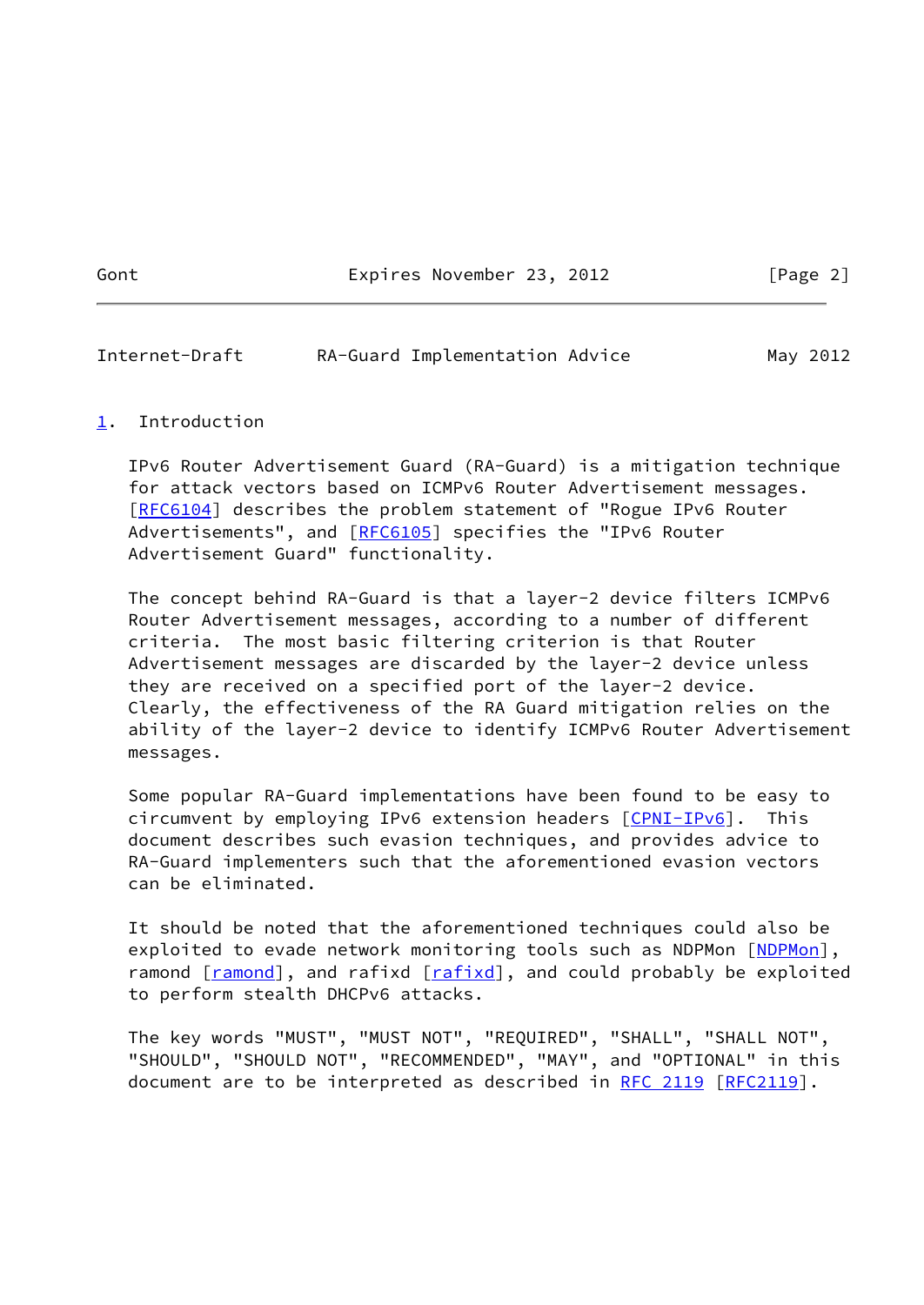Gont Expires November 23, 2012 [Page 3]

<span id="page-3-0"></span>Internet-Draft RA-Guard Implementation Advice May 2012

<span id="page-3-2"></span>[2](#page-3-2). Evasion techniques for some Router Advertisement Guard (RA Guard) implementations

 The following subsections describe two different vectors that have been found to be effective for the evasion of popular implementations of the RA-Guard protection. [Section 2.1](#page-3-1) describes an attack vector based on the use of IPv6 Extension Headers with the ICMPv6 Router Advertisement messages, which may be used to circumvent the RA-Guard protection of those implementations that fail to process an entire IPv6 header chain when trying to identify the ICMPv6 Router Advertisement messages. [Section 2.2](#page-4-0) describes an attack method based on the use of IPv6 fragmentation, possibly in conjunction with the use of IPv6 Extension Headers. This later vector has been found to be effective with all existing implementations of the RA-Guard mechanism.

<span id="page-3-1"></span>[2.1](#page-3-1). Attack Vector based on IPv6 Extension Headers

 While there is currently no legitimate use for IPv6 Extension Headers in ICMPv6 Router Advertisement messages, Neighbor Discovery implementations allow the use of Extension Headers with these messages, by simply ignoring the received options. Some RA-Guard implementations try to identify ICMPv6 Router Advertisement messages by simply looking at the "Next Header" field of the fixed IPv6 header, rather than following the entire header chain. As a result, such implementations fail to identify any ICMPv6 Router Advertisement messages that include any Extension Headers (for example, a Hop by Hop Options header, a Destination Options Header, etc.), and can be easily circumvented.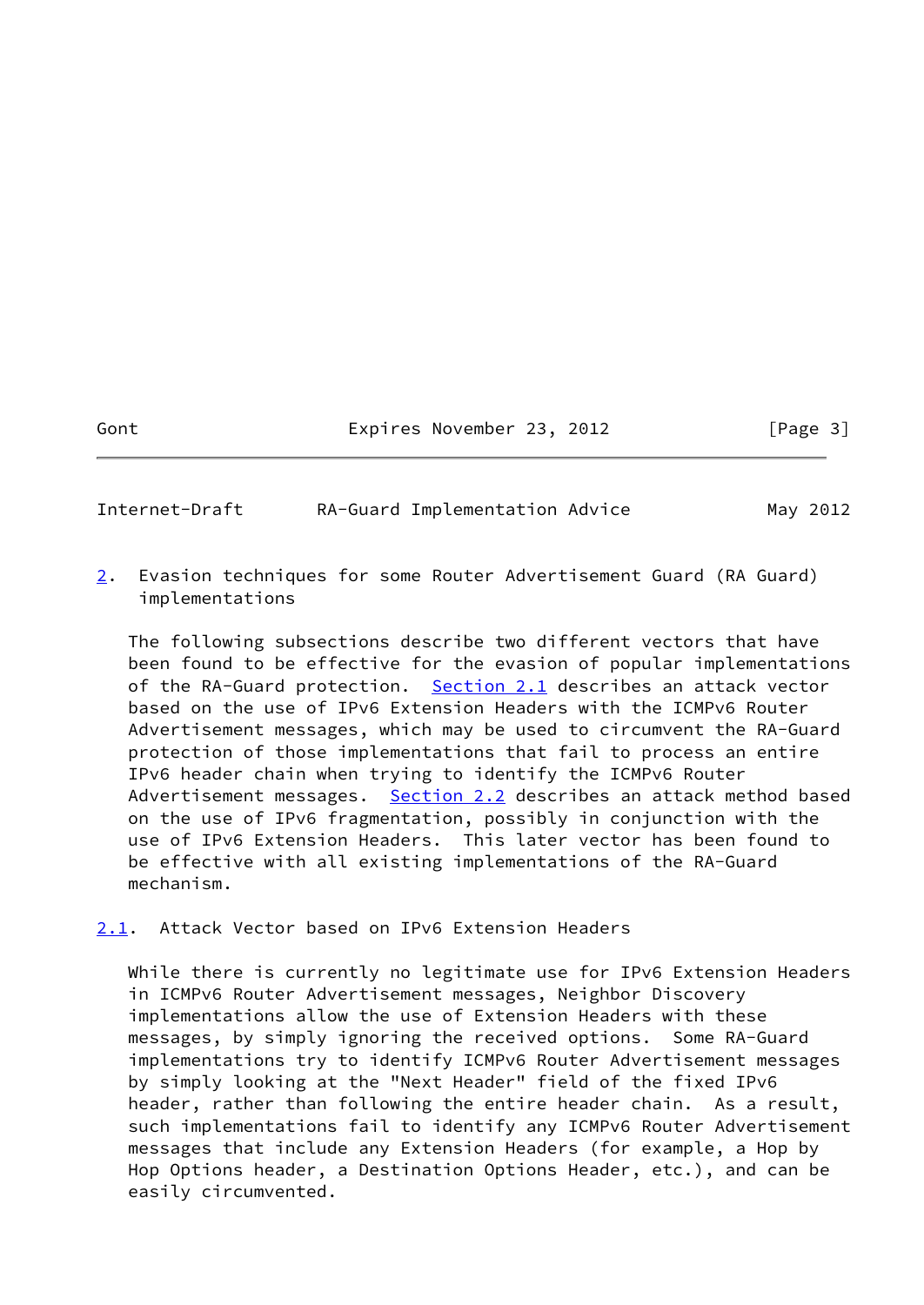The following figure illustrates the structure of ICMPv6 Router Advertisement messages that implement this evasion technique:

 +-+-+-+-+-+-+-+-+-+-+-+-+-+-+-+-+-+-+-+-+-+-+-+-+-+-+-+-+-+-+-+ |NH=60| |NH=58| | +-+-+-+ +-+-+-+ + + | IPv6 header | Dst Opt Hdr | ICMPv6 Router Advertisement  $+$  +  $+$  +  $+$  +  $+$  +  $+$  +  $+$  +  $+$  +  $+$  +  $+$  +  $+$  +  $+$  +  $+$  +  $+$  +  $+$  +  $+$  +  $+$  +  $+$  +  $+$  +  $+$  +  $+$  +  $+$  +  $+$  +  $+$  +  $+$  +  $+$  +  $+$  +  $+$  +  $+$  +  $+$  +  $+$  +  $+$  +  $+$  +  $+$  +  $+$  +  $+$  +  $+$  +  $+$  + | | | | +-+-+-+-+-+-+-+-+-+-+-+-+-+-+-+-+-+-+-+-+-+-+-+-+-+-+-+-+-+-+-+

<span id="page-4-0"></span>[2.2](#page-4-0). Attack vector based on IPv6 fragmentation

 This section presents a different attack vector, which has been found to be effective against all implementations of RA-Guard. The basic idea behind this attack vector is that if the forged ICMPv6 Router Advertisement is fragmented into at least two fragments, the layer-2

Gont Expires November 23, 2012 [Page 4]

Internet-Draft RA-Guard Implementation Advice May 2012

 device implementing "RA-Guard" would be unable to identify the attack packet, and would thus fail to block it.

 A first variant of this attack vector would be an original ICMPv6 Router Advertisement message preceded with a Destination Options Header, that results in two fragments. The following figure illustrates the "original" attack packet, prior to fragmentation, and the two resulting fragments which are actually sent as part of the attack.

Original packet:

| $NH = 60$     | $NH = 58$       |             |           |
|---------------|-----------------|-------------|-----------|
| $+-+ - + - +$ | $+ - + - + - +$ |             |           |
| IPv6 header   |                 | Dst Opt Hdr | ICMPv6 RA |
|               |                 |             |           |
|               |                 |             |           |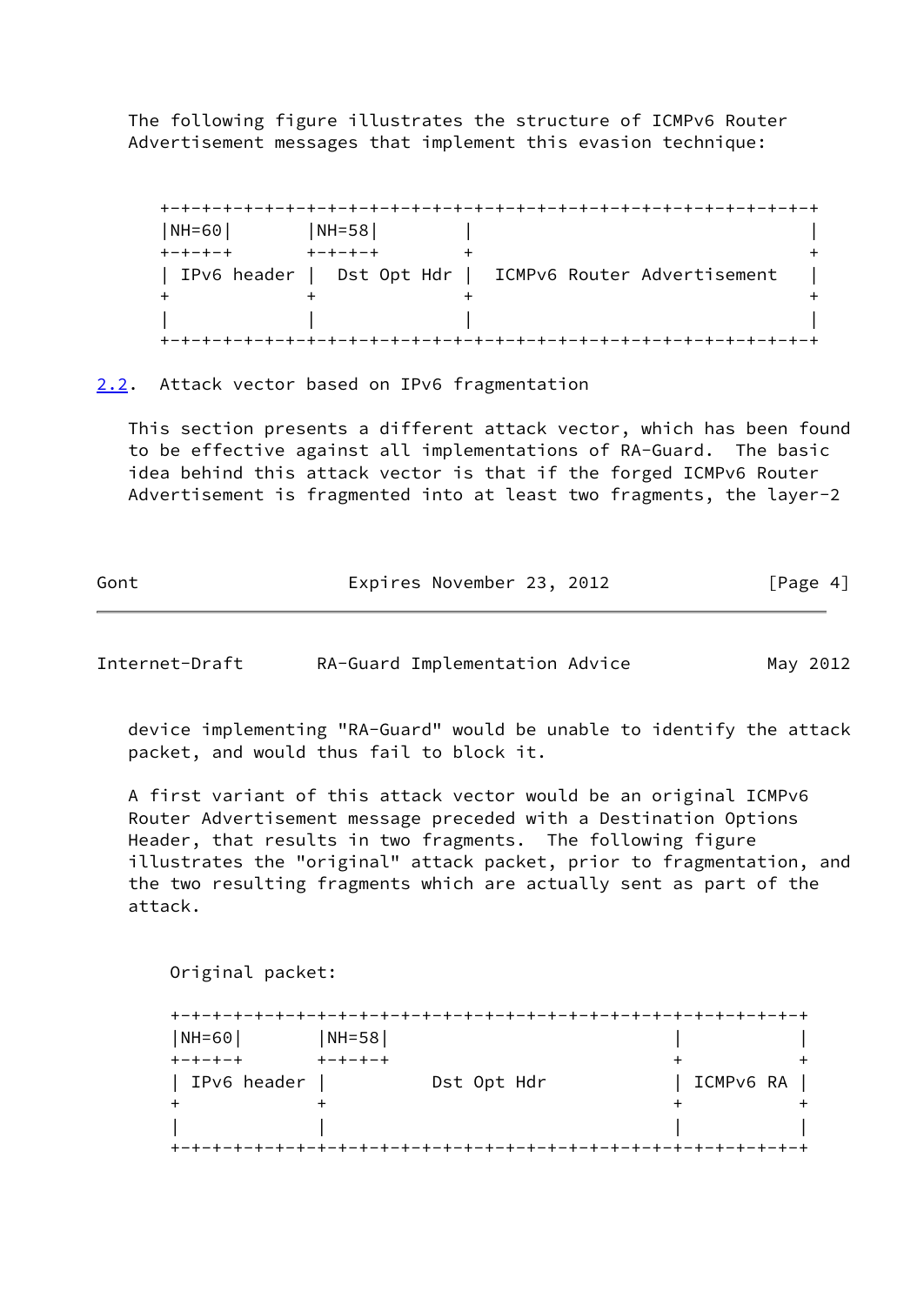First fragment:

| NH=44                      | NH=60                     | $ NH=58 $                                        |  |
|----------------------------|---------------------------|--------------------------------------------------|--|
| $+ - + - + - +$            | キーキーキーキ                   | $+ - + - + - +$                                  |  |
|                            | IPv6 Header   Frag Hdr    | Dst Opt Hdr                                      |  |
| +                          |                           | +                                                |  |
|                            |                           |                                                  |  |
|                            |                           |                                                  |  |
| Second fragment:           |                           |                                                  |  |
|                            |                           |                                                  |  |
|                            |                           |                                                  |  |
| NH=44  <br>$+ - + - + - +$ | NH=60 <br>$+ - + - + - +$ | $+$                                              |  |
|                            |                           |                                                  |  |
|                            |                           | IPv6 header   Frag Hdr   Dst Opt Hdr   ICMPv6 RA |  |
|                            |                           |                                                  |  |

 It should be noted that the "Hdr Ext Len" field of the Destination Options Header is present in the first fragment (rather than the second). Therefore, it is impossible for a device processing only the second fragment to locate the ICMPv6 header contained in that fragment, since it is unknown how many bytes should be "skipped" to get to the next header following the Destination Options Header.

| Gont | Expires November 23, 2012 |  | [Page 5] |
|------|---------------------------|--|----------|
|      |                           |  |          |

Internet-Draft RA-Guard Implementation Advice May 2012

 Thus, by leveraging the use of the Fragment Header together with the use of the Destination Options header, the attacker is able to conceal the type and contents of the ICMPv6 message he is sending (an ICMPv6 Router Advertisement in this example). Unless the layer-2 device were to implement IPv6 fragment reassembly, it would be impossible for the device to identify the ICMPv6 type of the message.

 A layer-2 device could, however, at least detect that that an ICMPv6 message (or some type) is being sent, since the "Next Header" field of the Destination Options header contained in the first fragment is set to "58" (ICMPv6).

 This idea can be taken further, such that it is also impossible for the layer-2 device to detect that the attacker is sending an ICMPv6 message in the first place. This can be achieved with an original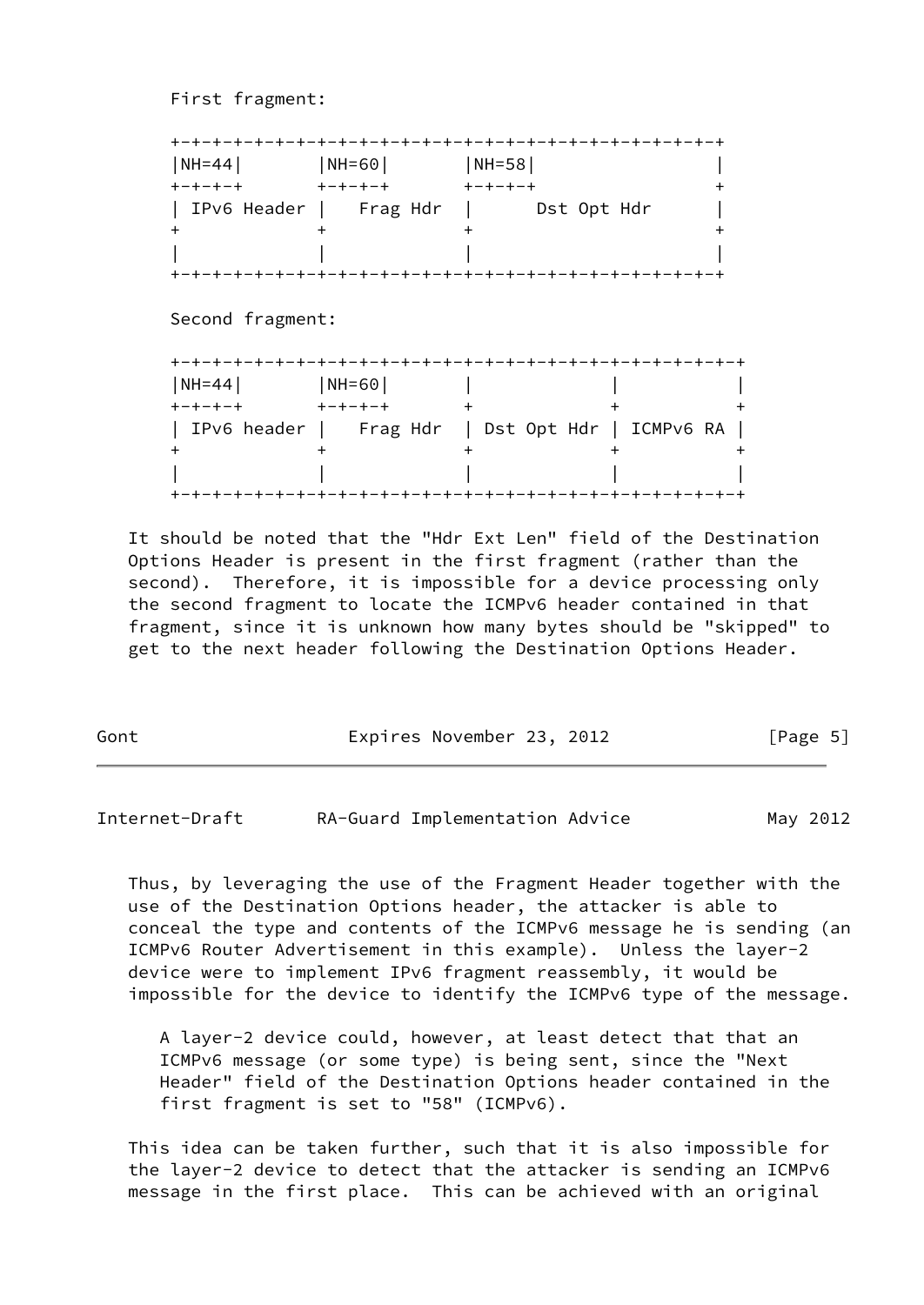ICMPv6 Router Advertisement message preceded with two Destination Options Headers, that results in two fragments. The following figure illustrates the "original" attack packet, prior to fragmentation, and the two resulting packets which are actually sent as part of the attack.

Gont Expires November 23, 2012 [Page 6]

Internet-Draft RA-Guard Implementation Advice May 2012

Original packet:

| $ NH = 60 $     | NH=60                                               | $ NH=58 $       |  |
|-----------------|-----------------------------------------------------|-----------------|--|
| $+ - + - + - +$ | $+ - + - + - +$                                     | $+ - + - + - +$ |  |
|                 | IPv6 header   Dst Opt Hdr   Dst Opt Hdr   ICMPv6 RA |                 |  |
|                 |                                                     |                 |  |
|                 |                                                     |                 |  |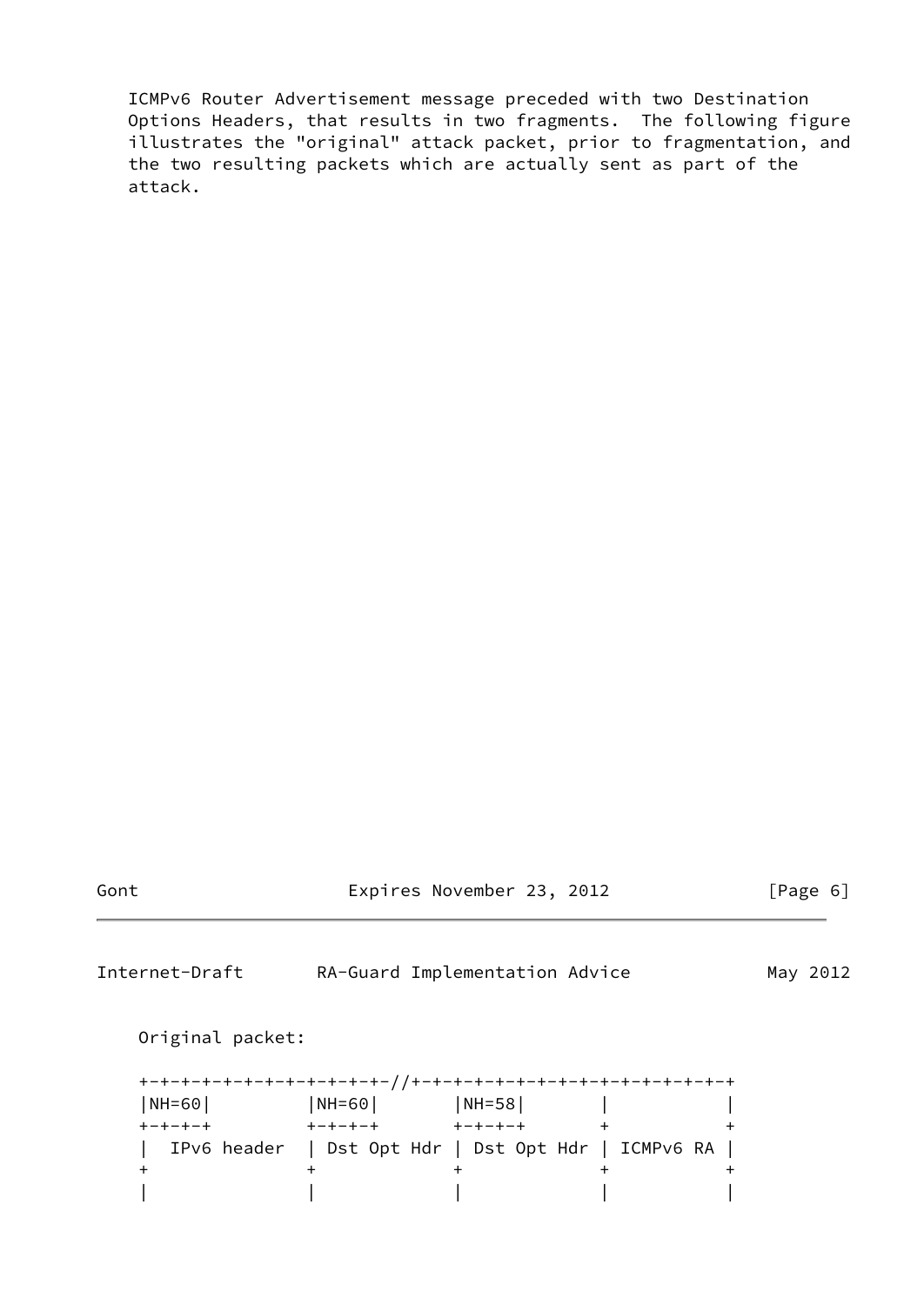+-+-+-+-+-+-+-+-+-+-+-+-//+-+-+-+-+-+-+-+-+-+-+-+-+-+-+-+

First fragment:

| $NH=44$         | $ NH = 60 $     | $ NH = 60 $     |
|-----------------|-----------------|-----------------|
| $+ - + - + - +$ | $+ - + - + - +$ | $+ - + - + - +$ |
| IPv6 header     | Frag Hdr        | Dst Opt Hdr     |
|                 |                 |                 |
|                 |                 |                 |

Second fragment:

| $NH=44$     | $NH = 60$ | $NH = 58$                                      |  |
|-------------|-----------|------------------------------------------------|--|
|             |           |                                                |  |
| IPv6 header |           | Frag Hdr   Dst O Hdr   Dst Opt Hdr   ICMPv6 RA |  |
|             |           |                                                |  |
|             |           |                                                |  |

 In this variant, the "Next Header" field of the Destination Options header contained in the first fragment is set "60" (Destination Options header), and thus it is impossible for a device processing only the first fragment to detect that an ICMPv6 message is being sent in the first place.

 The second fragment presents the same challenges as the second fragment of the previous variant. That is, it would be impossible for a device processing only the second fragment to locate the second Destination Options header (and hence the ICMPv6 header), since the "Hdr Ext Len" field of the first Destination Options header is present in the first fragment (rather than the second).

Gont Expires November 23, 2012 [Page 7]

<span id="page-7-1"></span>

Internet-Draft RA-Guard Implementation Advice May 2012

<span id="page-7-0"></span>[3](#page-7-0). RA-Guard implementation advice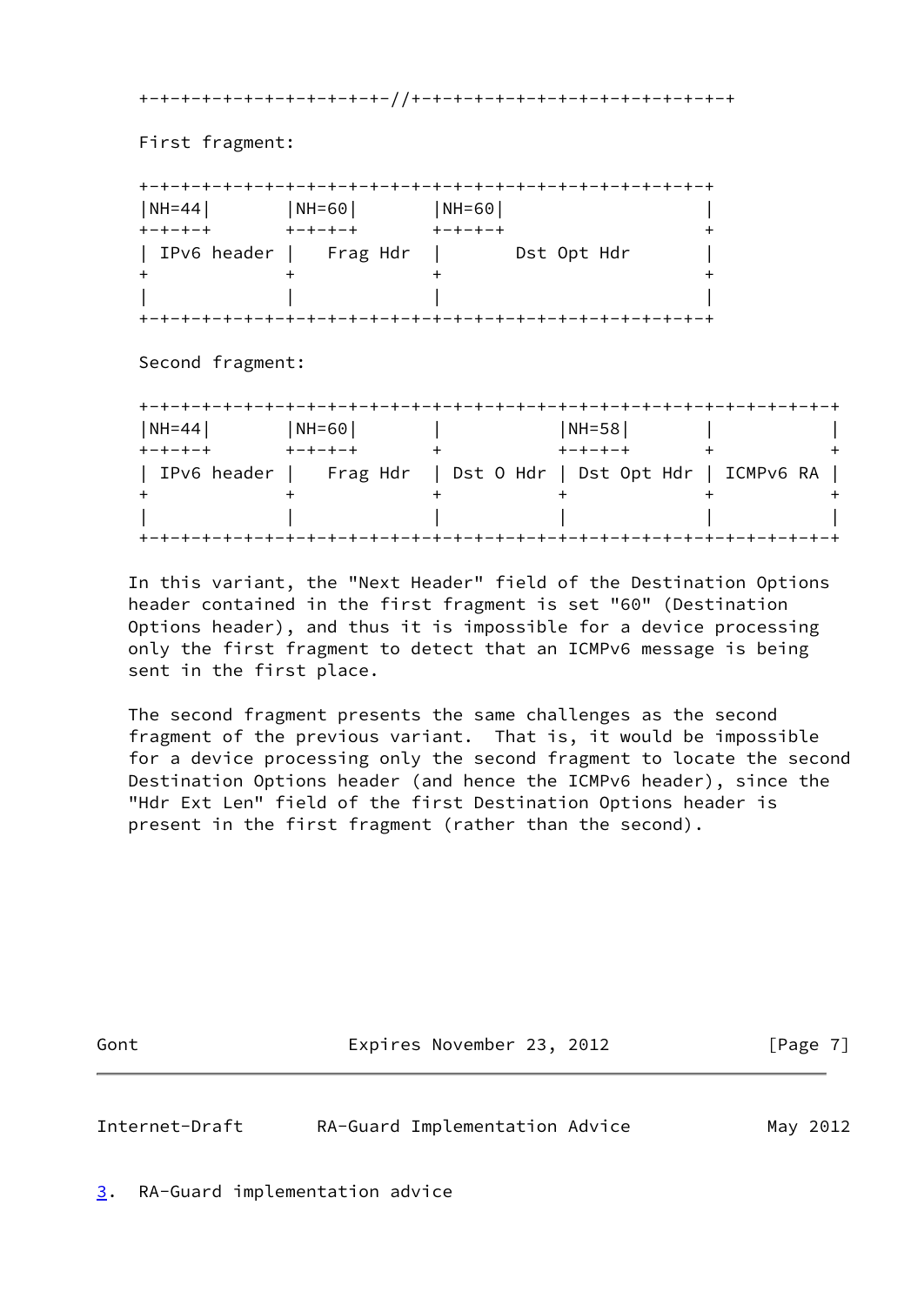The following filtering rules MUST be implemented as part of an "RA- Guard" implementation on those ports that are not allowed to send ICMPv6 Router Advertisement messages, such that the vulnerabilities discussed in this document are eliminated:

 1. If the IPv6 Source Address of the packet is not a link-local address (fe80::/10), pass the packet.

> Section [6.1.2 of \[RFC4861\]](https://datatracker.ietf.org/doc/pdf/rfc4861#section-6.1.2) requires nodes to discard Router Advertisement messages if their IPv6 Source Address is not a link-local address.

2. If the Hop Limit is not 255, pass the packet.

 Section [6.1.2 of \[RFC4861\]](https://datatracker.ietf.org/doc/pdf/rfc4861#section-6.1.2) requires nodes to discard Router Advertisement messages if their Hop Limit is not 255.

 3. Try to identify whether the packet is an ICMPv6 Router Advertisement message, by parsing the IPv6 header chain. When doing so, enforce a limit on the maximum number of Extension Headers that is allowed for each packet, and if such limit is hit before the upper-layer protocol is identified, drop the packet.

> [RFC6564] specifies a uniform format for IPv6 Extension Header, thus meaning that an IPv6 node should be able to parse an IPv6 header chain even if it contains Extension Headers that are not currently supported by that node.

 4. If the layer-2 device is unable to identify whether the packet is an ICMPv6 Router Advertisement message or not (i.e., the packet is a first-fragment, and the necessary information is missing), drop the packet.

> Note: This rule should only be applied to non-fragmented IPv6 datagrams and IPv6 fragments with a Fragment Offset of 0 (non first fragments can be safely passed, since they will never reassemble into a complete datagram if they are part of a Router Advertisement received on a port where such packets are not allowed).

- 5. If the packet is identified to be an ICMPv6 Router Advertisement message, drop the packet.
- 6. In all other cases, pass the packet as usual.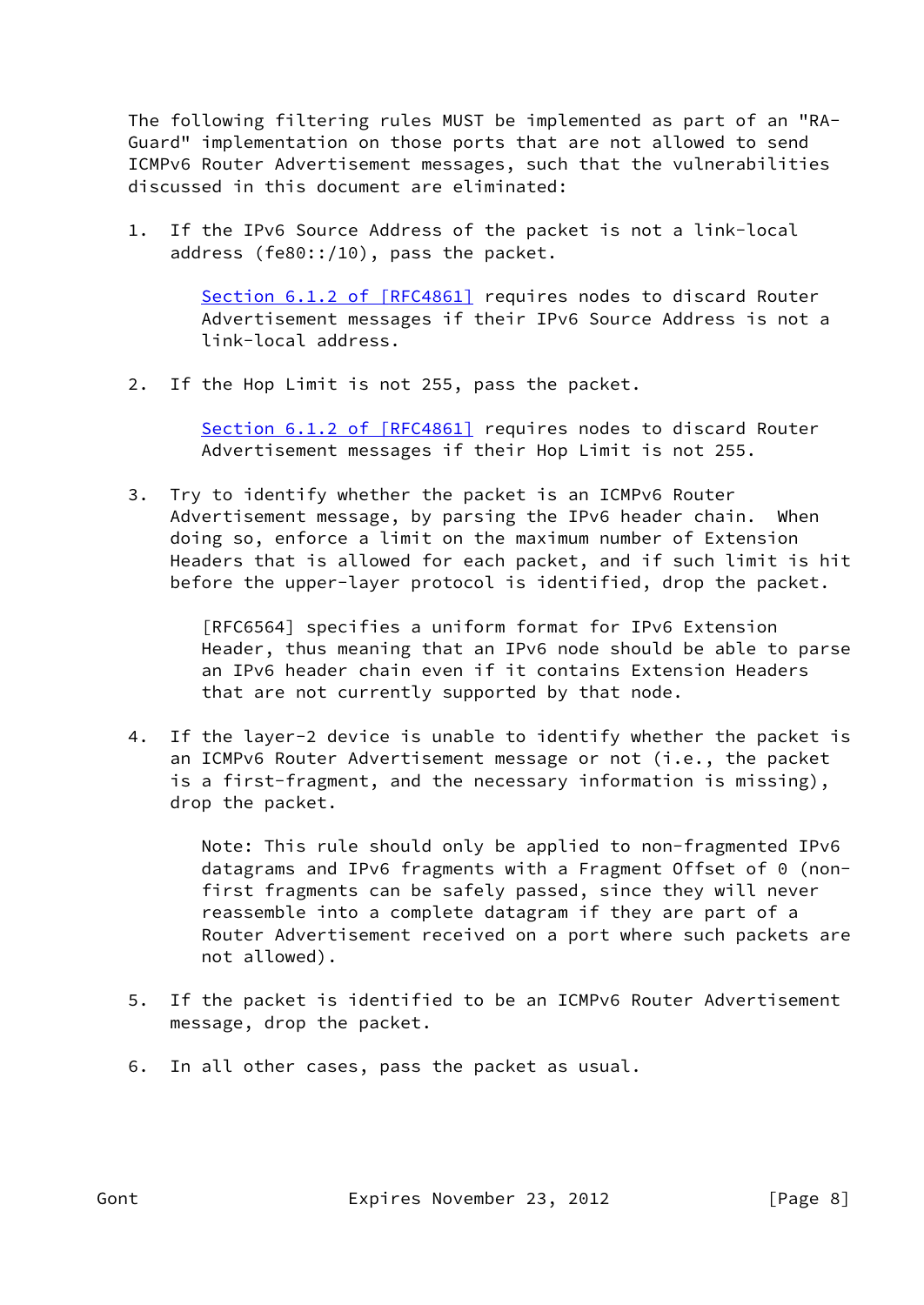Note: For the purpose of enforcing the RA-Guard filtering policy, an ESP header [\[RFC4303](https://datatracker.ietf.org/doc/pdf/rfc4303)] should be considered to be an "upper-layer protocol" (that is, it should be considered the last header in the IPv6 header chain). This means that packets employing ESP would be passed by the RA-Guard device to the intended destination. If the destination host does not have a security association with the sender of the aforementioned IPv6 packet, the packet would be dropped. Otherwise, if the packet is considered valid by the IPsec implementation at the receiving host and encapsulates a Router Advertisement message, it is up to the receiving host what to do with such packet.

 If a packet is dropped due to this filtering policy, then the packet drop event SHOULD be logged. The logging mechanism SHOULD include a drop counter dedicated to RA-Guard packet drops.

 In order to protect current end-node IPv6 implementations, Rule #4 has been defined as a default rule to drop packets that cannot be positively identified as not being Router Advertisement (RA) messages (possibly because the packet contains fragments that do not contain the entire IPv6 header chain). This means that, at least in theory, RA-Guard could result in false-positive blocking of some legitimate non-RA packets that could not be positively identified as being non-RA. In order to reduce the likelihood of false positives, Rule #1 and Rule #2 require that packets that would not pass the required validation checks for RA messages (Section [6.1.2 of \[RFC4861\]\)](https://datatracker.ietf.org/doc/pdf/rfc4861#section-6.1.2) be passed without further inspection. In any case, as noted in [\[I-D.gont-6man-oversized-header-chain](#page-16-1)], IPv6 packets that fail to include the entire IPv6 header chain are anyway unlikely to survive in real networks. Whilst currently legitimate from a specifications standpoint, they are virtually impossible to police with state-less filters and firewalls, and are hence likely to be blocked by such filters and firewalls.

 This filtering policy assumes that host implementations require that the IPv6 Source Address of ICMPv6 Router Advertisement messages be a link-local address, and that they discard the packet if this check fails, as required by the current IETF specifications [[RFC4861](https://datatracker.ietf.org/doc/pdf/rfc4861)]. Additionally, it assumes that hosts require the Hop Limit of Neighbor Discovery messages to be 255, and discard those packets otherwise.

 The aforementioned filtering rules implicitly handle the case of fragmented packets: if the RA-Guard device fails to identify the upper-layer protocol as a result of the use of fragmentation, the corresponding packets would be dropped.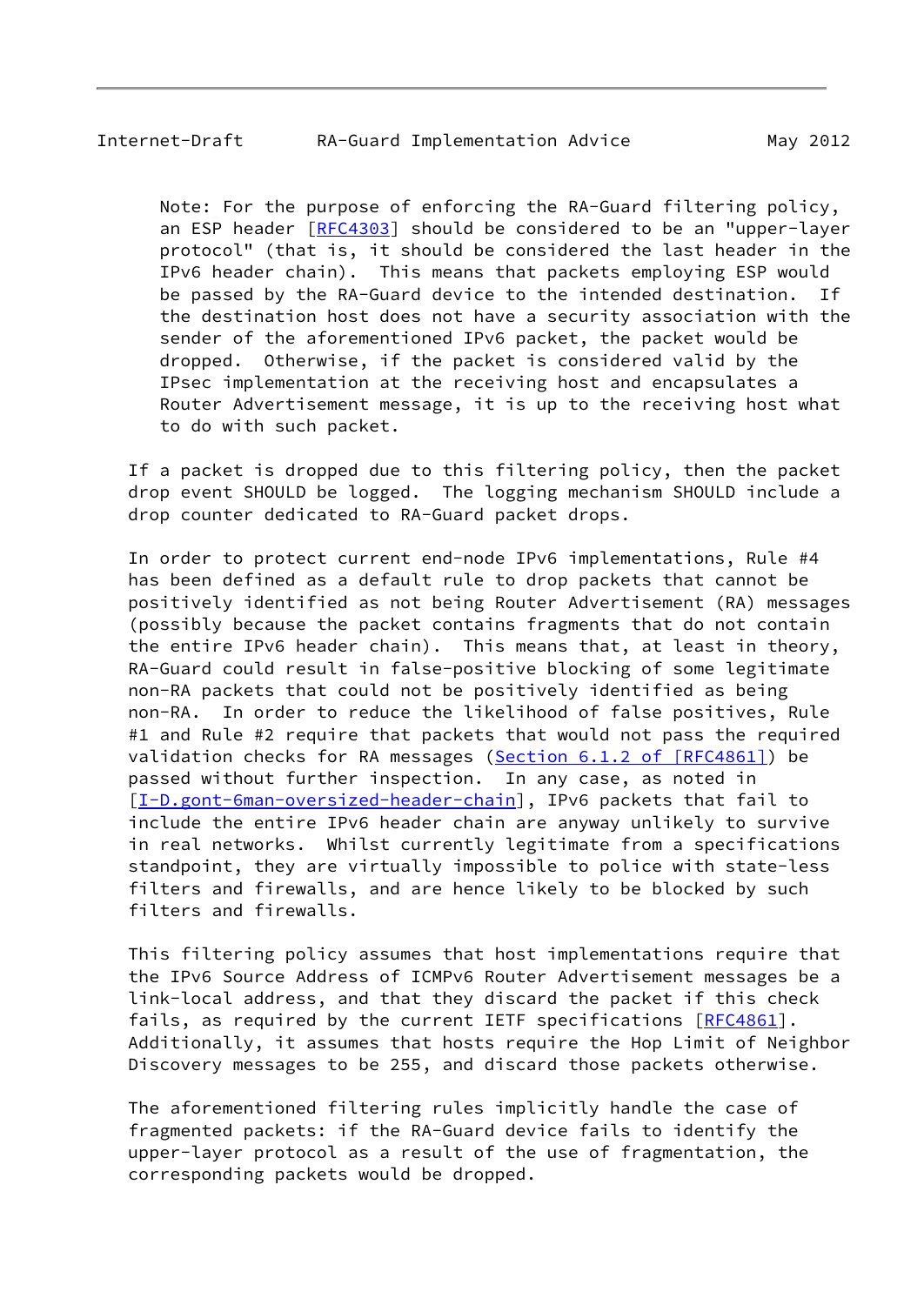Finally, we note that IPv6 implementations that allow overlapping fragments (i.e. that do not comply with [\[RFC5722](https://datatracker.ietf.org/doc/pdf/rfc5722)]) might still be

| Gont | Expires November 23, 2012 |  | [Page 9] |  |
|------|---------------------------|--|----------|--|
|      |                           |  |          |  |

Internet-Draft RA-Guard Implementation Advice May 2012

 subject of RA-based attacks. However, a recent assessment of IPv6 implementations [\[SI6-FRAG](#page-17-4)] with respect to their fragment reassembly policy seems to indicate that most current implementations comply with [\[RFC5722](https://datatracker.ietf.org/doc/pdf/rfc5722)].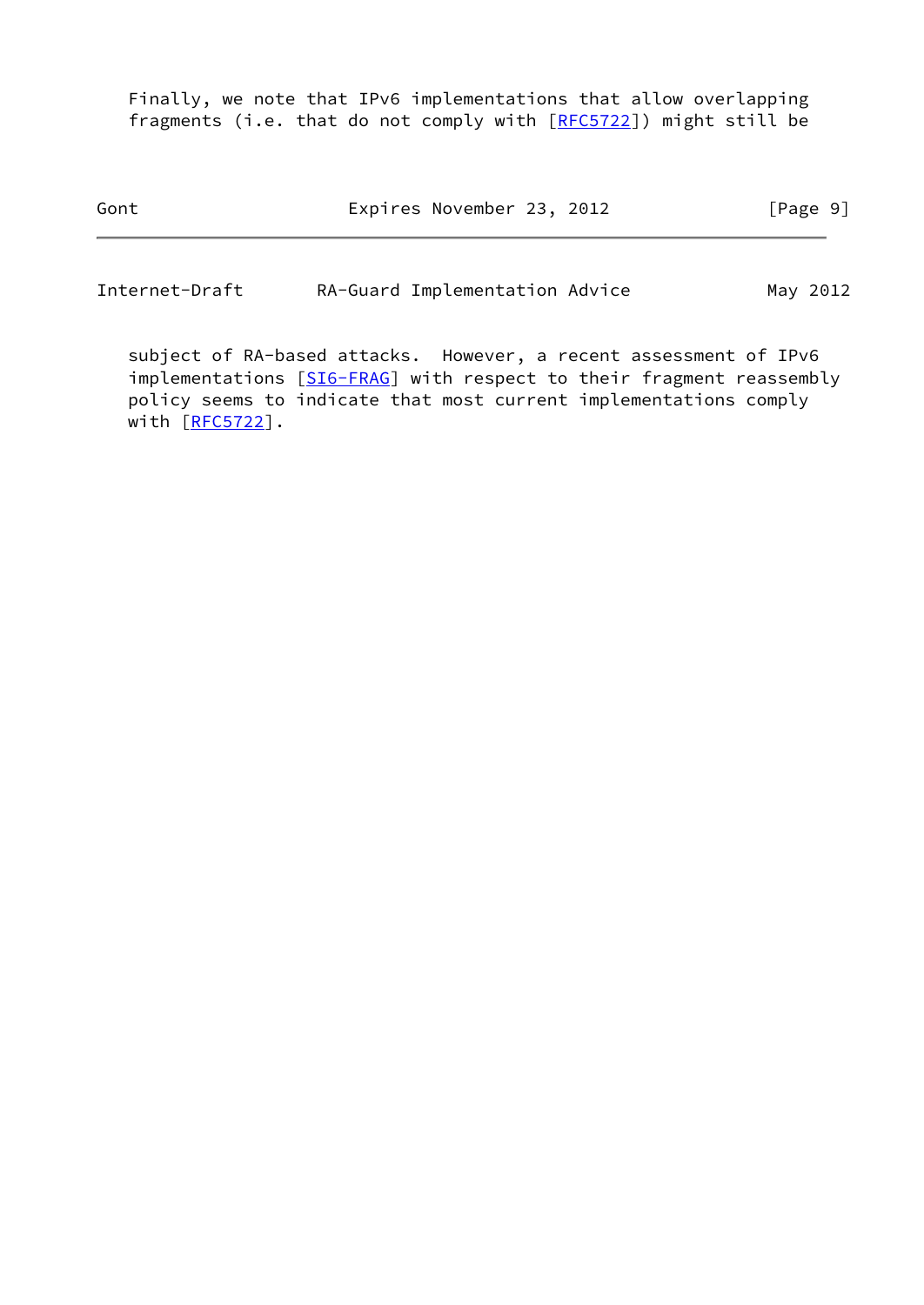Gont Expires November 23, 2012 [Page 10]

<span id="page-11-1"></span>Internet-Draft RA-Guard Implementation Advice May 2012

<span id="page-11-0"></span>[4](#page-11-0). Other Implications

 A similar concept to that of "RA-Guard" has been implemented for protecting against forged DHCPv6 messages. Such protection can be circumvented with the same techniques discussed in this document, and the counter-measures for such evasion attack are analogous to those described in [Section 3](#page-7-0) of this document.

<span id="page-11-2"></span> [DHCPv6-Shield] specifies a mechanism to protect against rogue DHCPv6 servers, while taking into consideration the evasion techniques discussed in this document.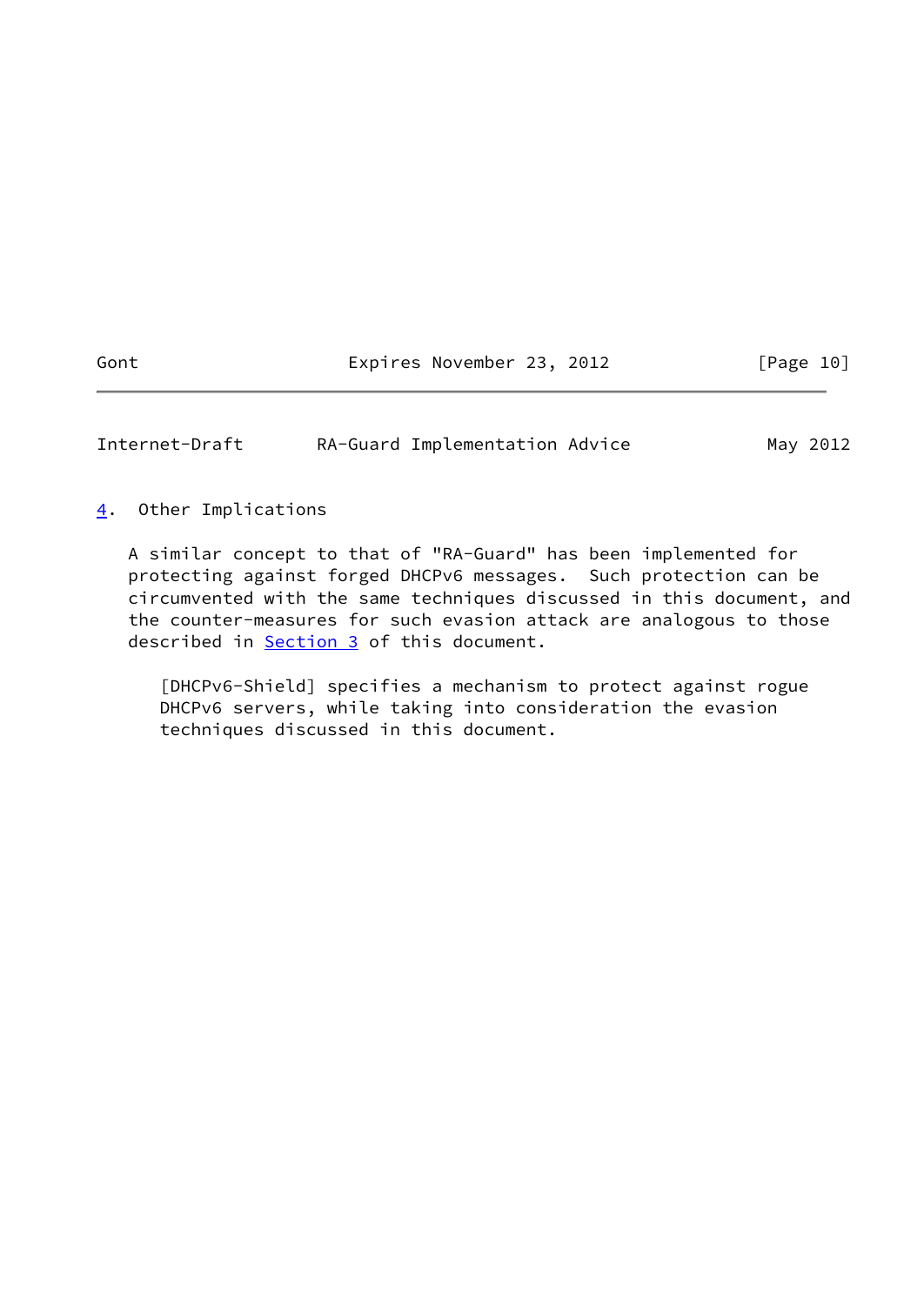<span id="page-12-1"></span>

| Gont           | Expires November 23, 2012      | [Page 11] |
|----------------|--------------------------------|-----------|
|                |                                |           |
| Internet-Draft | RA-Guard Implementation Advice | May 2012  |

<span id="page-12-0"></span>[5](#page-12-0). IANA Considerations

This document has no actions for IANA.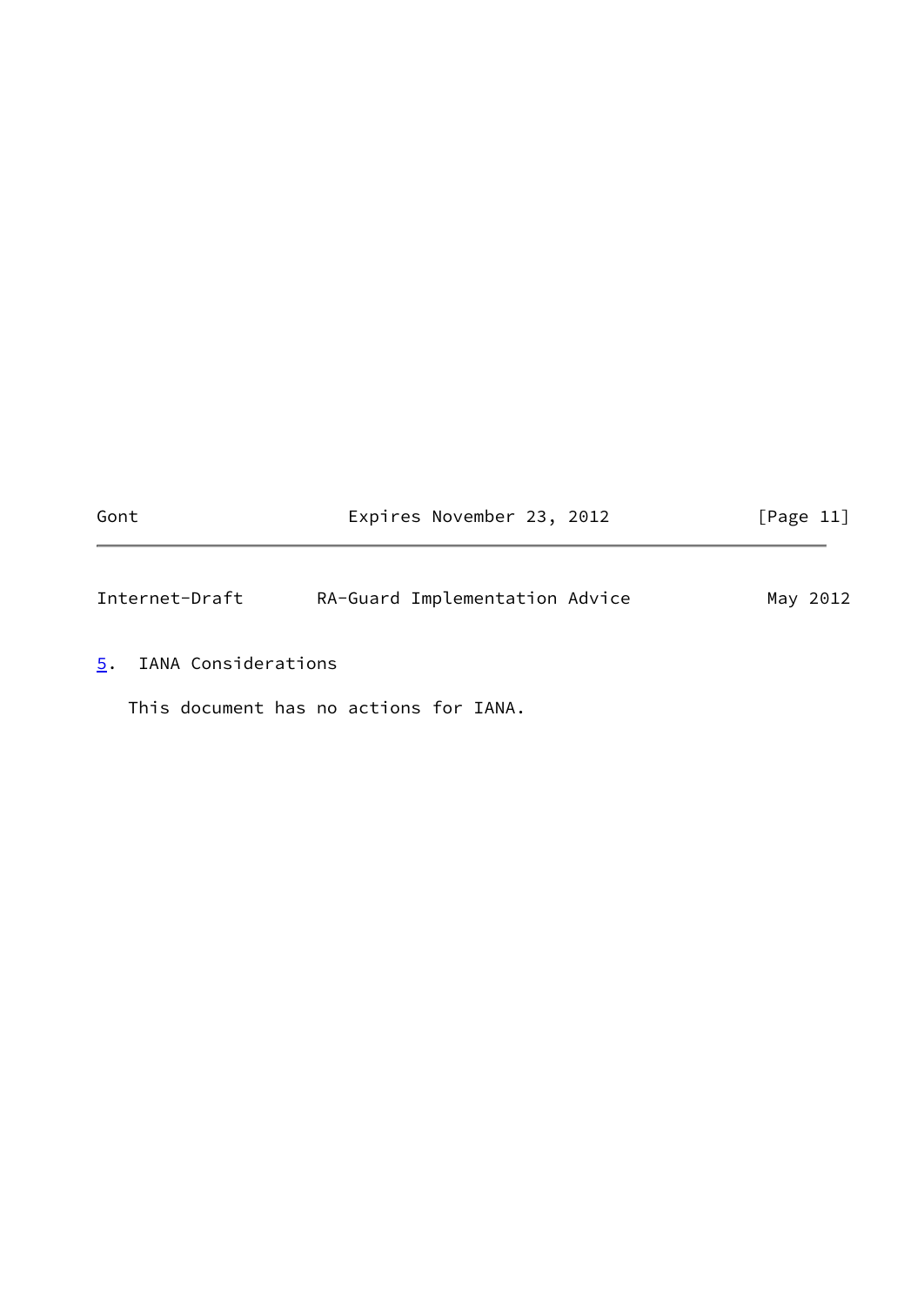Gont Expires November 23, 2012 [Page 12]

<span id="page-13-1"></span>Internet-Draft RA-Guard Implementation Advice May 2012

# <span id="page-13-0"></span>[6](#page-13-0). Security Considerations

 This document describes a number of techniques that have been found to be effective to circumvent popular RA-Guard implementations, and provides advice to RA-Guard implementations such that those evasion vulnerabilities are eliminated.

As noted in **[Section 3,](#page-7-0) IPv6** implementations that allow overlapping fragments (i.e. that do not comply with  $[REC5722]$ ) might still be subject of RA-based attacks. However, most current implementations seem to comply with [\[RFC5722](https://datatracker.ietf.org/doc/pdf/rfc5722)].

 We note that if an attacker sends a fragmented Router Advertisement message on a port not allowed to send such packets, the first fragment would be dropped, and the rest of the fragments would be passed. This means that the victim node would tie memory buffers for the aforementioned fragments, which would never reassemble into a complete datagram. If a large number of such packets were sent by an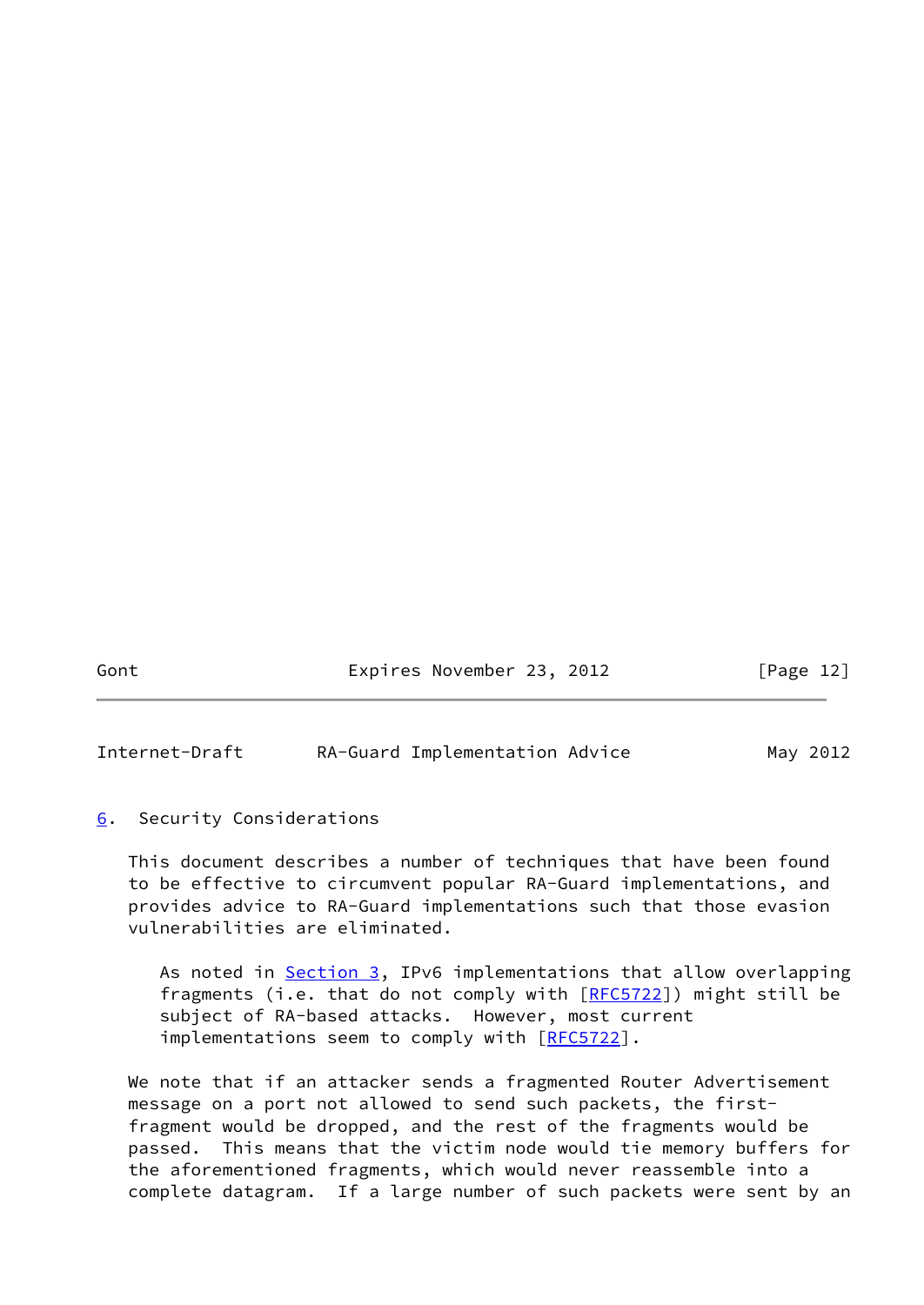attacker, and the victim node failed to implement proper resource management for the fragment reassembly buffer, this could lead to a Denial of Service (DoS). However, this does not really introduce a new attack vector, since an attacker could always perform the same attack by sending forged fragmented datagram in which at least one of the fragments is missing. [[CPNI-IPv6\]](#page-17-0) discusses some resource management strategies that could be implemented for the fragment reassembly buffer.

We note that most effective and efficient mitigation for these attacks would be to prohibit the use of IPv6 fragmentation with Router Advertisement messages (as proposed by [\[I-D.gont-6man-nd-extension-headers\]](#page-16-2)), such that the RA-Guard functionality is easier to implement. However, since such mitigation would require an update to existing implementations, it cannot be relied upon in the short or near term.

 Finally, we note that RA-Guard only mitigates attack vectors based on ICMPv6 Router advertisement messages. Protection against similar attacks based on other messages (such as DCHPv6) is considered out of the scope of this document, and left for other documents(e.g. [\[DHCPv6-Shield](#page-11-2)]).

Gont Expires November 23, 2012 [Page 13]

<span id="page-14-1"></span>Internet-Draft RA-Guard Implementation Advice May 2012

<span id="page-14-0"></span>[7](#page-14-0). Acknowledgements

 The author would like to thank Ran Atkinson, Karl Auer, Robert Downie, Washam Fan, David Farmer, Marc Heuse, Nick Hilliard, Ray Hunter, Joel Jaeggli, Simon Perreault, Arturo Servin, Gunter van de Velde, James Woodyatt, and Bjoern A. Zeeb, for providing valuable comments on earlier versions of this document.

 The author would like to thank Arturo Servin, who presented this document at IETF 81.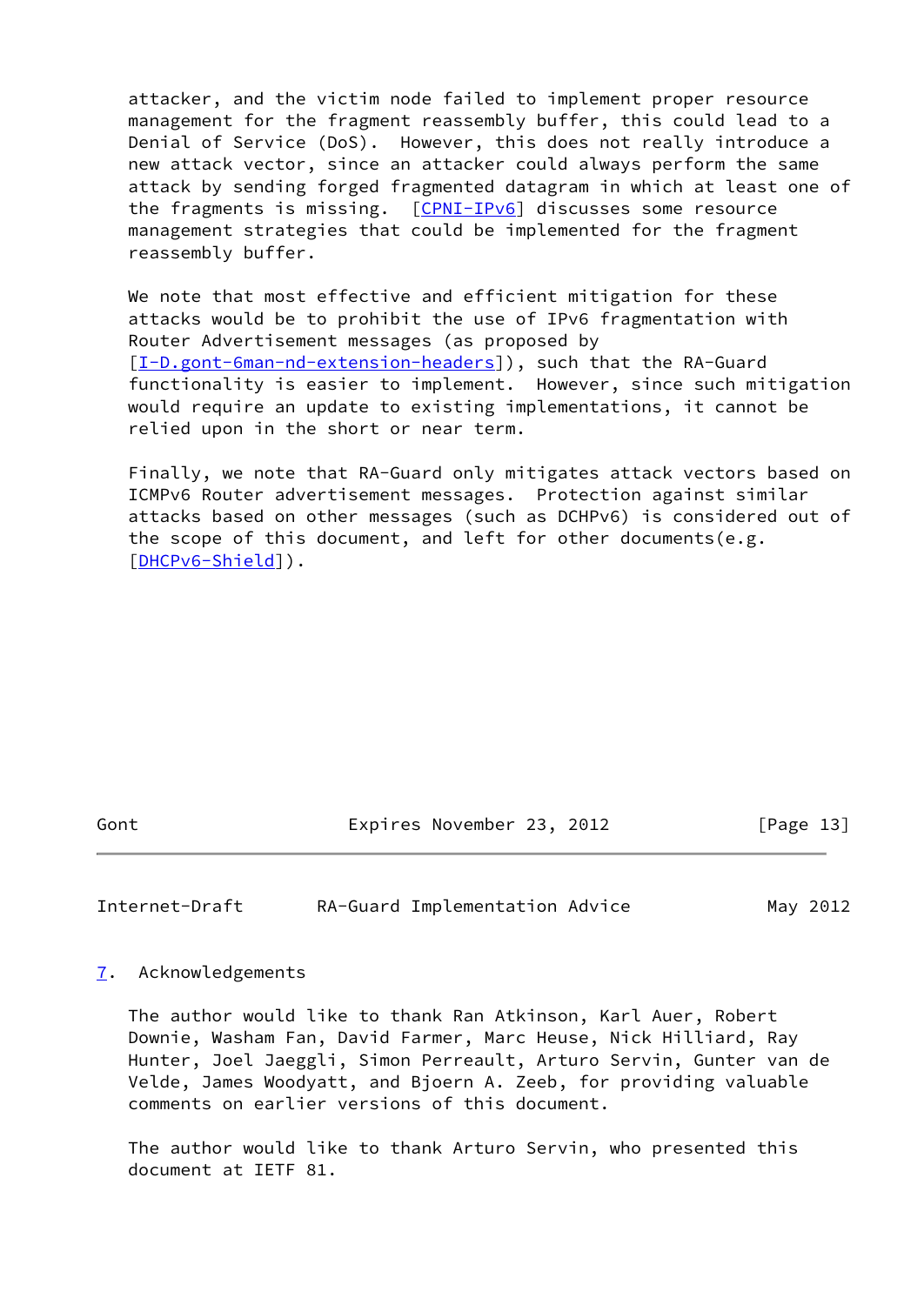This document resulted from the project "Security Assessment of the Internet Protocol version 6 (IPv6)" [\[CPNI-IPv6](#page-17-0)], carried out by Fernando Gont on behalf of the UK Centre for the Protection of National Infrastructure (CPNI). The author would like to thank the UK CPNI, for their continued support.

<span id="page-15-2"></span><span id="page-15-1"></span><span id="page-15-0"></span>

| Gont                         | Expires November 23, 2012      | [Page 14] |
|------------------------------|--------------------------------|-----------|
| Internet-Draft               | RA-Guard Implementation Advice | May 2012  |
| 8.<br>References             |                                |           |
| Normative References<br>8.1. |                                |           |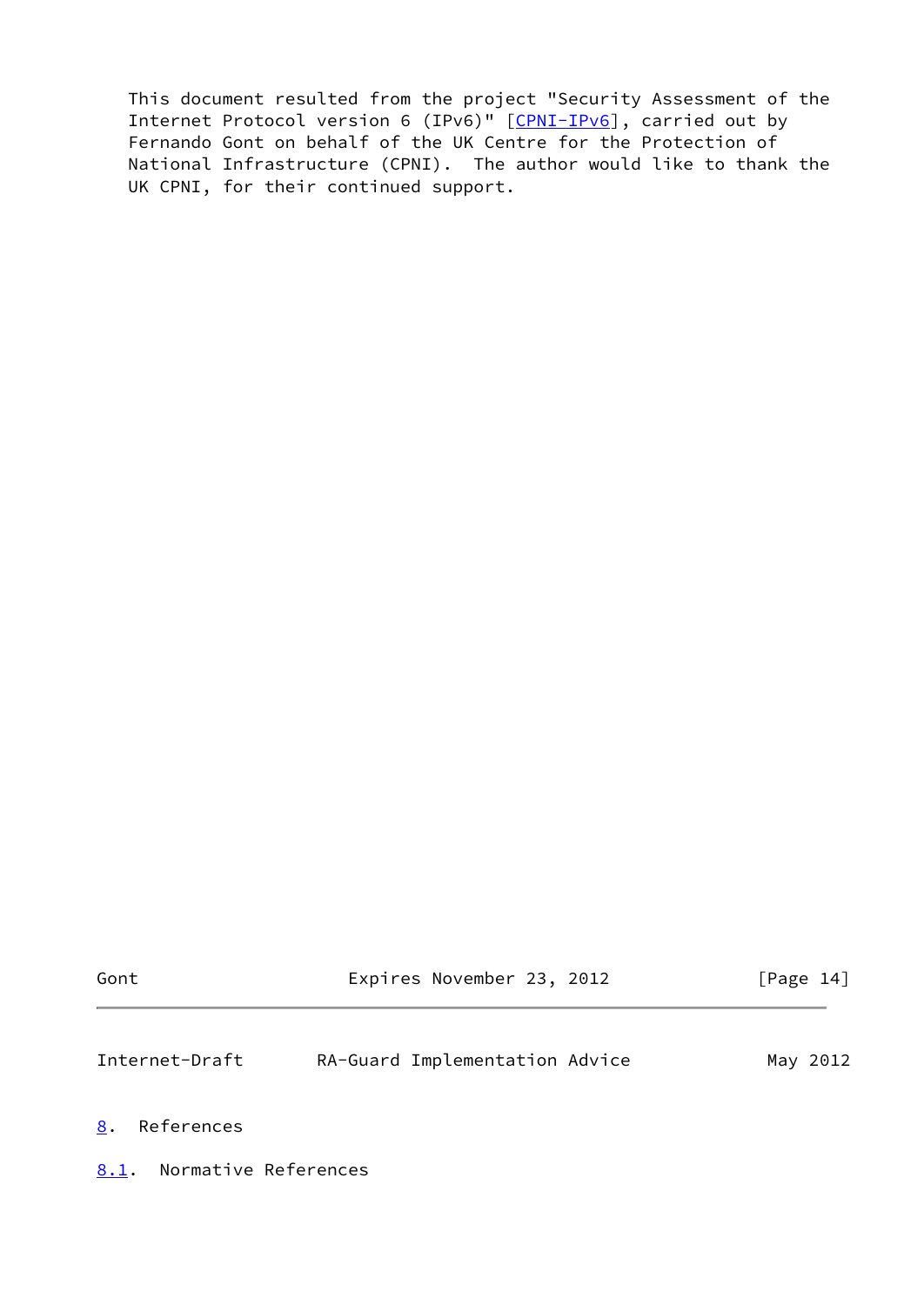- [RFC2119] Bradner, S., "Key words for use in RFCs to Indicate Requirement Levels", [BCP 14](https://datatracker.ietf.org/doc/pdf/bcp14), [RFC 2119](https://datatracker.ietf.org/doc/pdf/rfc2119), March 1997.
- [RFC4303] Kent, S., "IP Encapsulating Security Payload (ESP)", [RFC 4303,](https://datatracker.ietf.org/doc/pdf/rfc4303) December 2005.
- [RFC4861] Narten, T., Nordmark, E., Simpson, W., and H. Soliman, "Neighbor Discovery for IP version 6 (IPv6)", [RFC 4861](https://datatracker.ietf.org/doc/pdf/rfc4861), September 2007.
- [RFC5722] Krishnan, S., "Handling of Overlapping IPv6 Fragments", [RFC 5722,](https://datatracker.ietf.org/doc/pdf/rfc5722) December 2009.
- [RFC6564] Krishnan, S., Woodyatt, J., Kline, E., Hoagland, J., and M. Bhatia, "A Uniform Format for IPv6 Extension Headers", [RFC 6564,](https://datatracker.ietf.org/doc/pdf/rfc6564) April 2012.

<span id="page-16-0"></span>[8.2](#page-16-0). Informative References

- [RFC6104] Chown, T. and S. Venaas, "Rogue IPv6 Router Advertisement Problem Statement", [RFC 6104,](https://datatracker.ietf.org/doc/pdf/rfc6104) February 2011.
- [RFC6105] Levy-Abegnoli, E., Van de Velde, G., Popoviciu, C., and J. Mohacsi, "IPv6 Router Advertisement Guard", [RFC 6105,](https://datatracker.ietf.org/doc/pdf/rfc6105) February 2011.

<span id="page-16-1"></span> [I-D.gont-6man-oversized-header-chain] Gont, F. and V. Manral, "Security and Interoperability Implications of Oversized IPv6 Header Chains", [draft-gont-6man-oversized-header-chain-01](https://datatracker.ietf.org/doc/pdf/draft-gont-6man-oversized-header-chain-01) (work in progress), April 2012.

<span id="page-16-2"></span> [I-D.gont-6man-nd-extension-headers] Gont, F., "Security Implications of the Use of IPv6 Extension Headers with IPv6 Neighbor Discovery", [draft-gont-6man-nd-extension-headers-02](https://datatracker.ietf.org/doc/pdf/draft-gont-6man-nd-extension-headers-02) (work in progress), January 2012.

 [DHCPv6-Shield] Gont, F., "DHCPv6-Shield: Protecting Against Rogue DHCPv6 Servers", IETF Internet Draft, [draft-gont-opsec-dhcpv6-shield](https://datatracker.ietf.org/doc/pdf/draft-gont-opsec-dhcpv6-shield), work in progress, May 2012.

Gont Expires November 23, 2012 [Page 15]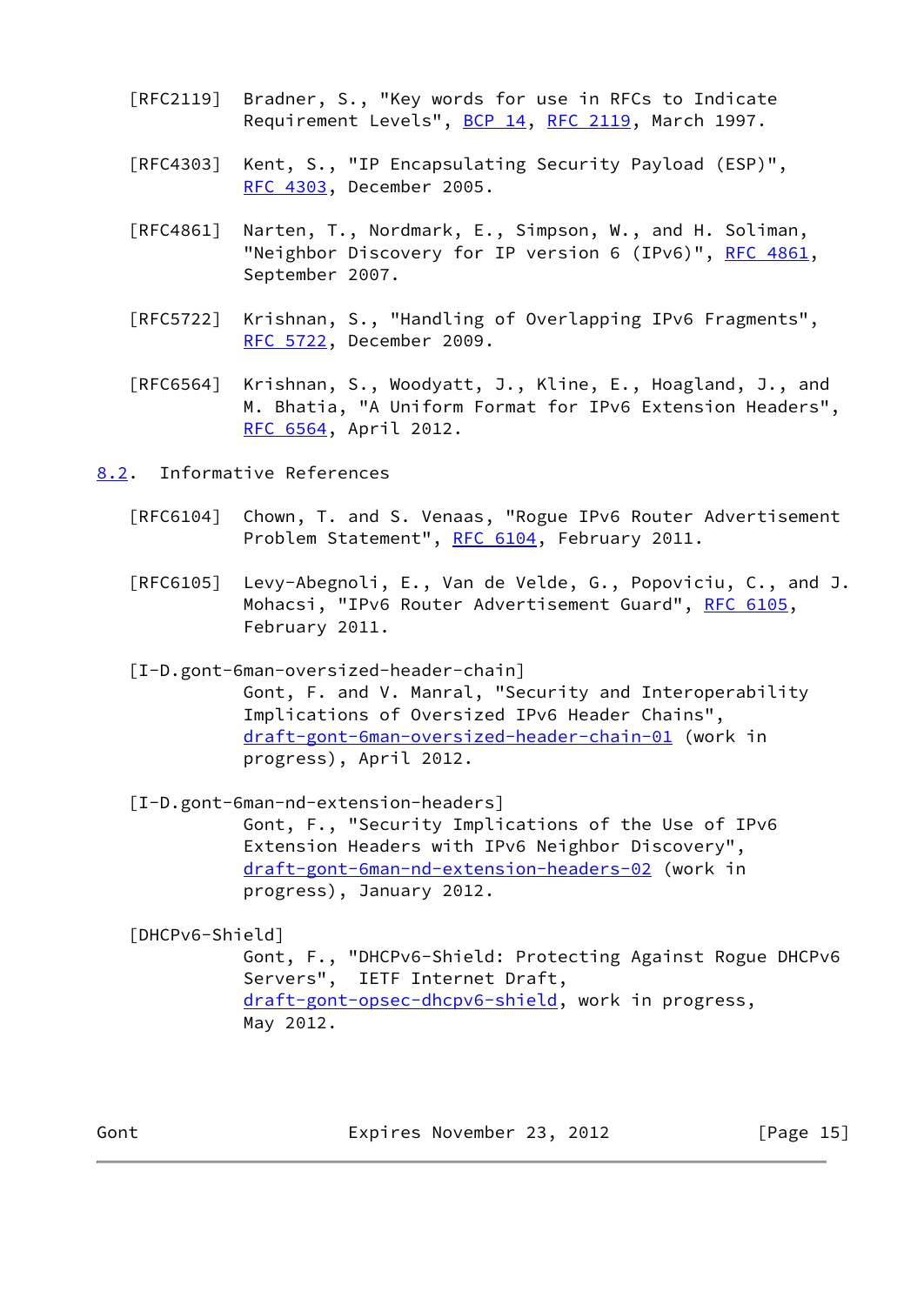# <span id="page-17-0"></span>[CPNI-IPv6]

 Gont, F., "Security Assessment of the Internet Protocol version 6 (IPv6)", UK Centre for the Protection of National Infrastructure, (available on request).

- <span id="page-17-1"></span> [NDPMon] "NDPMon - IPv6 Neighbor Discovery Protocol Monitor", <<http://ndpmon.sourceforge.net/>>.
- <span id="page-17-3"></span>[rafixd] "rafixd", [<http://www.kame.net/dev/cvsweb2.cgi/kame/kame/](http://www.kame.net/dev/cvsweb2.cgi/kame/kame/kame/rafixd/) [kame/rafixd/>](http://www.kame.net/dev/cvsweb2.cgi/kame/kame/kame/rafixd/).
- <span id="page-17-2"></span>[ramond] "ramond", [<http://ramond.sourceforge.net/](http://ramond.sourceforge.net/)>.

# <span id="page-17-4"></span>[SI6-FRAG]

 SI6 Networks, "IPv6 NIDS evasion and improvements in IPv6 fragmentation/reassembly", 2012, [<http://](http://blog.si6networks.com/2012/02/ipv6-nids-evasion-and-improvements-in.html) [blog.si6networks.com/2012/02/](http://blog.si6networks.com/2012/02/ipv6-nids-evasion-and-improvements-in.html) [ipv6-nids-evasion-and-improvements-in.html>](http://blog.si6networks.com/2012/02/ipv6-nids-evasion-and-improvements-in.html).

## [THC-IPV6]

 "The Hacker's Choice IPv6 Attack Toolkit", <[http://www.thc.org/thc-ipv6/>](http://www.thc.org/thc-ipv6/).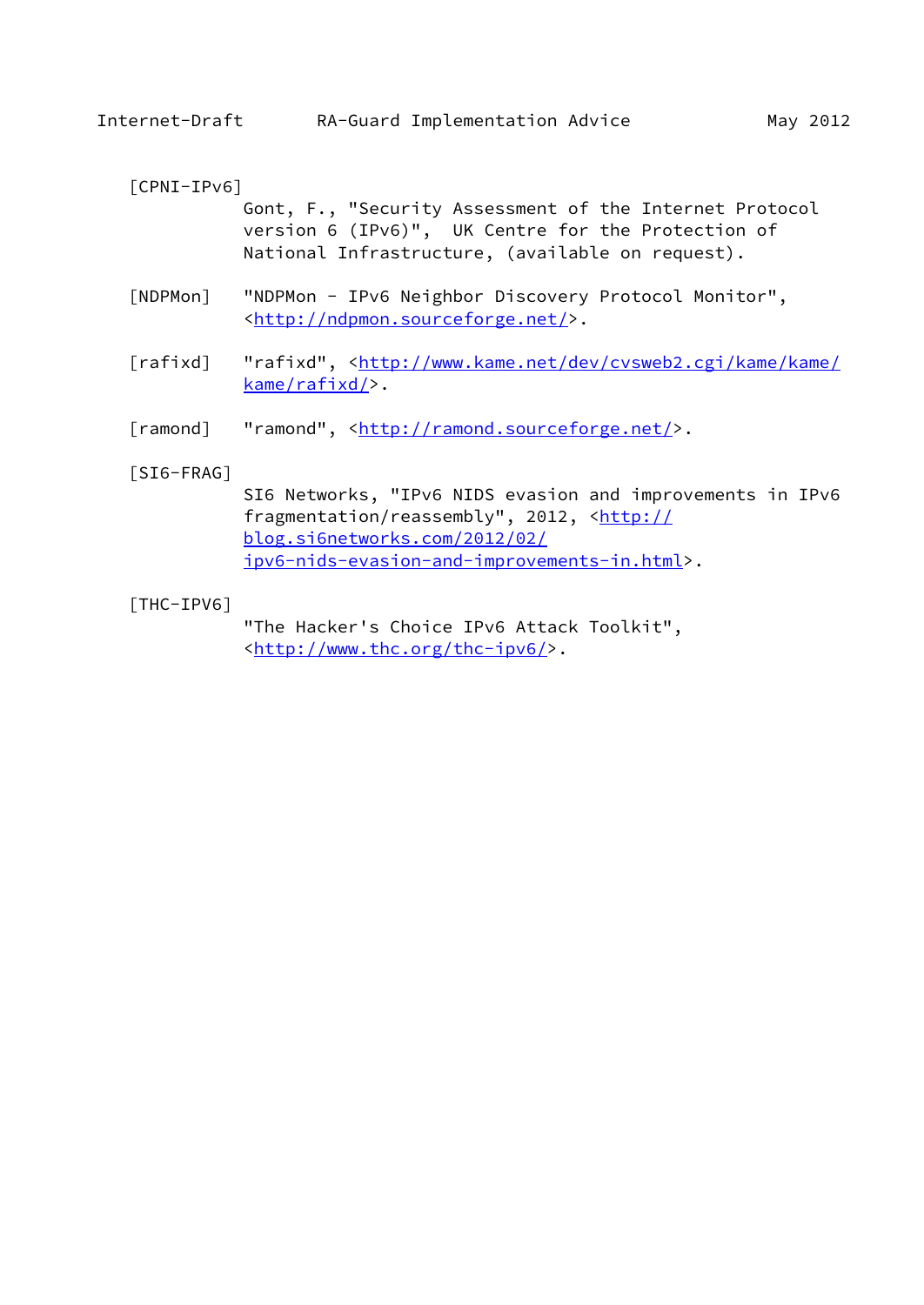<span id="page-18-1"></span>Internet-Draft RA-Guard Implementation Advice May 2012

## <span id="page-18-0"></span>[Appendix A.](#page-18-0) Assessment tools

 CPNI has produced assessment tools (which have not yet been made publicly available) to assess RA-Guard implementations with respect to the issues described in this document. If you think that you would benefit from these tools, we might be able to provide a copy of the tools (please contact Fernando Gont at fernando@gont.com.ar).

 [THC-IPV6] is a publicly-available set of tools that implements some of the techniques described in this document.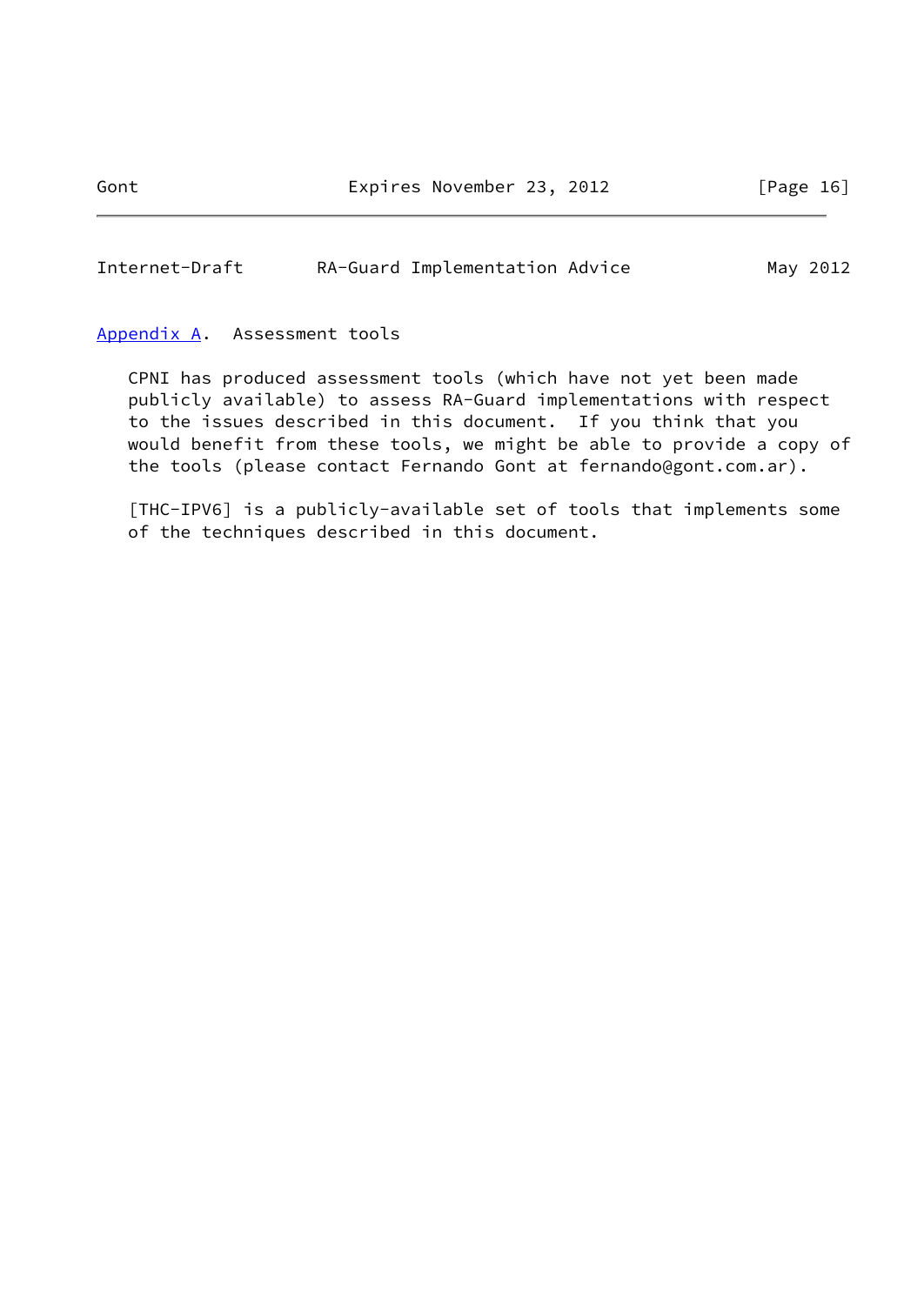Gont Expires November 23, 2012 [Page 17]

<span id="page-19-1"></span>Internet-Draft RA-Guard Implementation Advice May 2012

<span id="page-19-0"></span>[Appendix B.](#page-19-0) Advice and guidance to vendors

 Vendors are urged to contact CSIRTUK (csirt@cpni.gsi.gov.uk) if they think they may be affected by the issues described in this document. As the lead coordination centre for these issues, CPNI is well placed to give advice and guidance as required.

 CPNI works extensively with government departments and agencies, commercial organisations and the academic community to research vulnerabilities and potential threats to IT systems especially where they may have an impact on Critical National Infrastructure's (CNI).

 Other ways to contact CPNI, plus CPNI's PGP public key, are available at <http://www.cpni.gov.uk>.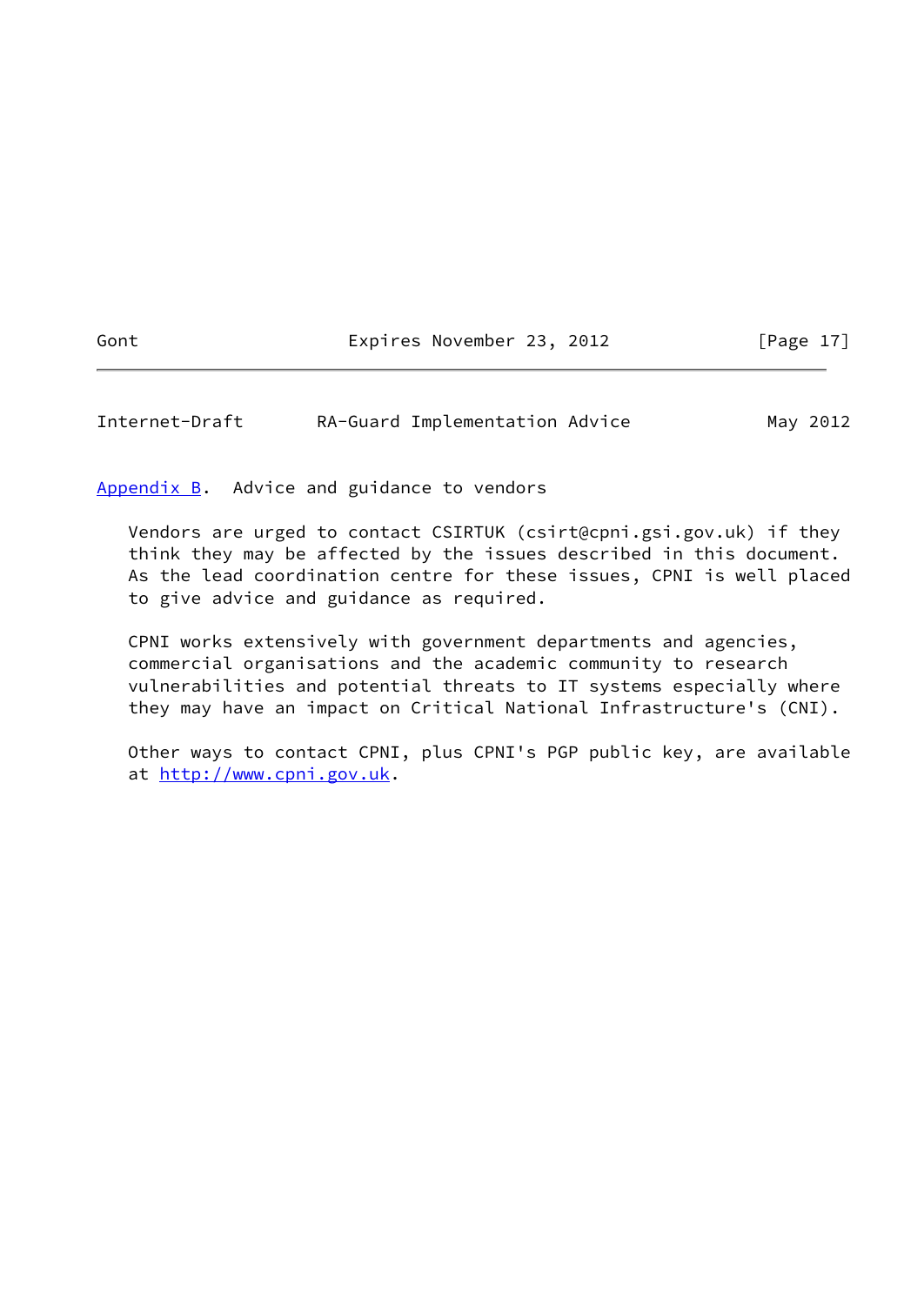<span id="page-20-0"></span>

| Gont                                 | Expires November 23, 2012                            | [Page 18] |
|--------------------------------------|------------------------------------------------------|-----------|
| Internet-Draft                       | RA-Guard Implementation Advice                       | May 2012  |
| Author's Address                     |                                                      |           |
| Fernando Gont                        | Centre for the Protection of National Infrastructure |           |
| Email: fgont@si6networks.com<br>URI: | http://www.cpni.gov.uk                               |           |